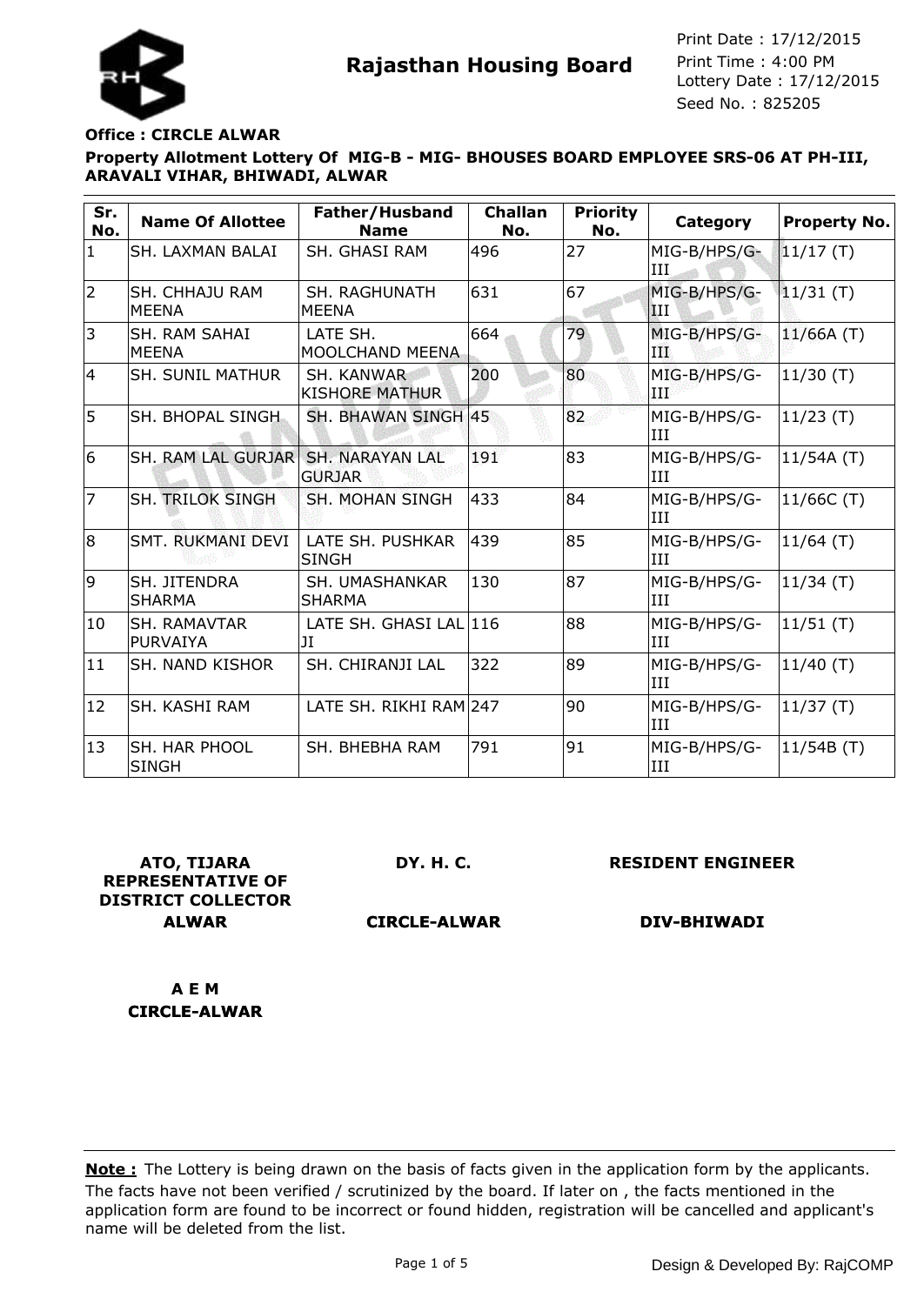



#### **Office : CIRCLE ALWAR**

## **Property Allotment Lottery Of MIG-B - MIG- BHOUSES BOARD EMPLOYEE SRS-06 AT PH-III, ARAVALI VIHAR, BHIWADI, ALWAR**

| Sr.<br>No. | <b>Name Of Allottee</b>                 | Father/Husband<br><b>Name</b>                            | <b>Challan</b><br>No. | <b>Priority</b><br>No. | Category            | <b>Property No.</b> |
|------------|-----------------------------------------|----------------------------------------------------------|-----------------------|------------------------|---------------------|---------------------|
| 14         | SH. HANUMAN<br>PRASAD SHARMA            | SH. RADHEY SHYAM<br><b>SHARMA</b>                        | 565                   | 92                     | MIG-B/HPS/G-<br>III | $11/21$ (T)         |
| 15         | SMT. URIMILA<br><b>SHARMA</b>           | LATE SH. RAMESH<br><b>CHAND SHARMA</b>                   | 165                   | 93                     | MIG-B/HPS/G-<br>Ш   | $11/24$ (T)         |
| 16         | SH. JAI KRASHAN<br><b>MANDAWARA</b>     | <b>SH. MANMOHAN</b><br><b>KRISHAN</b><br><b>MANDAWRA</b> | 501                   | 94                     | MIG-B/HPS/G-<br>TT. | $11/48$ (T)         |
| 17         | SH. AMAR SINGH<br><b>MEENA</b>          | <b>SH. POORAN MAL</b><br><b>MEENA</b>                    | 121                   | 96                     | MIG-B/HPS/G-<br>III | 11/57A(T)           |
| 18         | <b>SH. PANCHU RAM</b><br><b>MEENA</b>   | <b>SH. PRAHLAD</b><br><b>MEENA</b>                       | 393                   | 97                     | MIG-B/HPS/G-<br>III | $11/33$ (T)         |
| 19         | <b>SH. SALAODDIN</b>                    | SH. ALAODDIN                                             | 155                   | 99                     | MIG-B/HPS/G-<br>III | $11/28$ (T)         |
| 20         | <b>SH. RAM KISHAN</b><br><b>KHATOD</b>  | <b>SH. HANUMAN</b><br>PRASAD KHATOD                      | 30                    | 101                    | MIG-B/HPS/G-<br>III | 11/67(T)            |
| 21         | <b>SH. OM PRAKASH</b><br><b>SHARMA</b>  | SH. VISHAMBHAR<br><b>DAYAL SHARMA</b>                    | 44                    | 102                    | MIG-B/HPS/G-<br>III | $11/20$ (T)         |
| 22         | <b>SH. SHANKAR LAL</b><br><b>SHARMA</b> | SH. MOOLCHAND                                            | 796                   | 103                    | MIG-B/HPS/G-<br>III | $11/35$ (T)         |
| 23         | SH. TEJA RAM                            | <b>SH. MOHAN RAM</b>                                     | 302                   | 104                    | MIG-B/HPS/G-<br>III | 11/57B(T)           |
| 24         | SH. AKHTAR HUSAIN                       | LATE SH. MOHMMAD 443<br><b>YUSUF</b>                     |                       | 105                    | MIG-B/HPS/G-<br>III | $11/32$ (T)         |
| 25         | SH. MAL SINGH                           | SH. DUDH SINGH                                           | 321                   | 106                    | MIG-B/HPS/G-<br>III | 11/19(T)            |

**ATO, TIJARA REPRESENTATIVE OF DISTRICT COLLECTOR ALWAR**

**DY. H. C.**

**RESIDENT ENGINEER**

**CIRCLE-ALWAR**

**DIV-BHIWADI**

**A E M CIRCLE-ALWAR**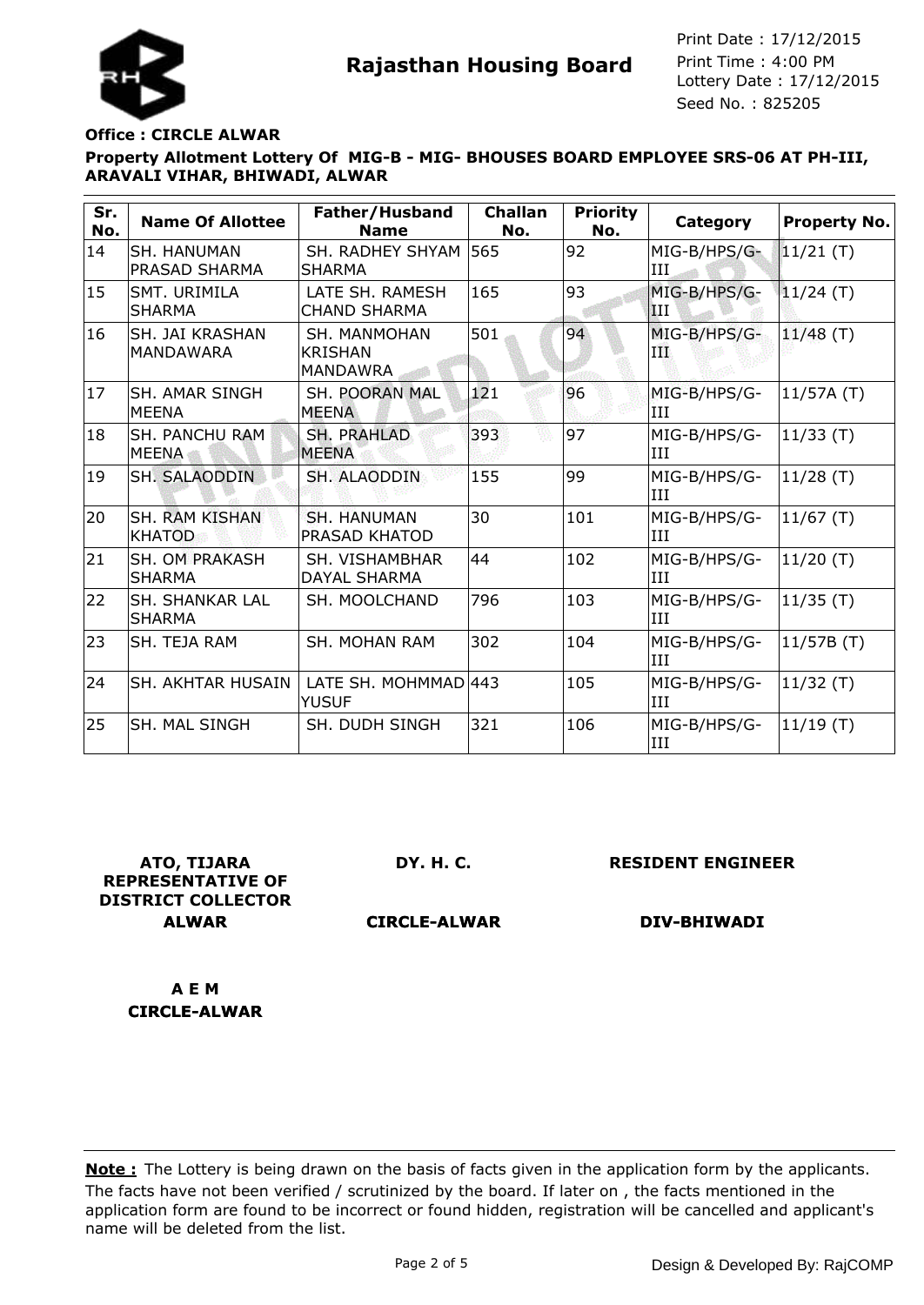



#### **Office : CIRCLE ALWAR**

### **Property Allotment Lottery Of MIG-B - MIG- BHOUSES BOARD EMPLOYEE SRS-06 AT PH-III, ARAVALI VIHAR, BHIWADI, ALWAR**

| Sr.<br>No. | <b>Name Of Allottee</b>                      | Father/Husband<br><b>Name</b>                 | <b>Challan</b><br>No. | <b>Priority</b><br>No. | Category            | <b>Property No.</b> |
|------------|----------------------------------------------|-----------------------------------------------|-----------------------|------------------------|---------------------|---------------------|
| 26         | <b>SH. NARSANG DASS</b><br><b>ACHARYA</b>    | SH. GORI SHANKAR<br><b>ACHARYA</b>            | 402                   | 107                    | MIG-B/HPS/G-<br>III | $11/14$ (T)         |
| 27         | <b>SH. BAJRANG SINGH</b><br><b>SHEKHAWAT</b> | LATE SH. PRAHALAD 249<br><b>SINGH SEKHWAT</b> |                       | 108                    | MIG-B/HPS/G-<br>IН  | $11/63$ (T)         |
| 28         | <b>SH. ASHOK KUMAR</b><br><b>JAIN</b>        | SH. MAHA SINGH<br><b>JAIN</b>                 | 514                   | 109                    | MIG-B/HPS/G-<br>ПT  | $11/50$ (T)         |
| 29         | SH. HANUMAN SAHAI<br><b>MEENA</b>            | <b>SH. RAMKUMAR</b><br>MEENA                  | 578                   | 110                    | MIG-B/HPS/G-<br>ÆЮ  | $11/65$ (T)         |
| 30         | <b>SH. BANWARI LAL</b>                       | SH. KANA RAM<br><b>CHOUDHARY</b>              | 315                   | 112                    | MIG-B/HPS/G-<br>III | 11/47(T)            |
| 31         | <b>SH. RAM CHAND</b><br><b>PARVEA</b>        | LATE SH. LAL<br><b>CHAND</b>                  | 217                   | 113                    | MIG-B/HPS/G-<br>III | $11/61$ (T)         |
| 32         | SH. KUSHAL SAINI                             | <b>SH. ARJUN LAL</b>                          | 362                   | 115                    | MIG-B/HPS/G-<br>III | $11/15$ (T)         |
| 33         | <b>SH. BHAIRU LAL</b>                        | <b>SH. MANNA LAL</b>                          | 273                   | 116                    | MIG-B/HPS/G-<br>III | $11/26$ (T)         |
| 34         | SH. RAM SAHAI<br><b>MEENA</b>                | SH. BHEEM RAM<br><b>MEENA</b>                 | 245                   | 117                    | MIG-B/HPS/G-<br>III | 11/54C (T)          |
| 35         | <b>SH. MOHAN LAL</b>                         | LATE SH. NAND LAL                             | 347                   | 118                    | MIG-B/HPS/G-<br>III | 11/29(T)            |
| 36         | <b>SH. DINESH SINGH</b>                      | SH. SALIG RAM<br><b>VERMA</b>                 | 132                   | 119                    | MIG-B/HPS/G-<br>III | $11/52$ (T)         |
| 37         | SH. PREETAM KUMAR<br><b>KHATRI</b>           | <b>SH. NANAK CHAND</b>                        | 432                   | 121                    | MIG-B/HPS/G-<br>III | 11/58(T)            |
| 38         | SH. JYOTI PRAKASH<br><b>MATHUR</b>           | LATE SH. BADRI<br><b>PRASAD MATHUR</b>        | 407                   | 122                    | MIG-B/HPS/G-<br>III | $11/55$ (T)         |

**ATO, TIJARA REPRESENTATIVE OF DISTRICT COLLECTOR ALWAR**

**DY. H. C.**

**RESIDENT ENGINEER**

**CIRCLE-ALWAR**

**DIV-BHIWADI**

**A E M CIRCLE-ALWAR**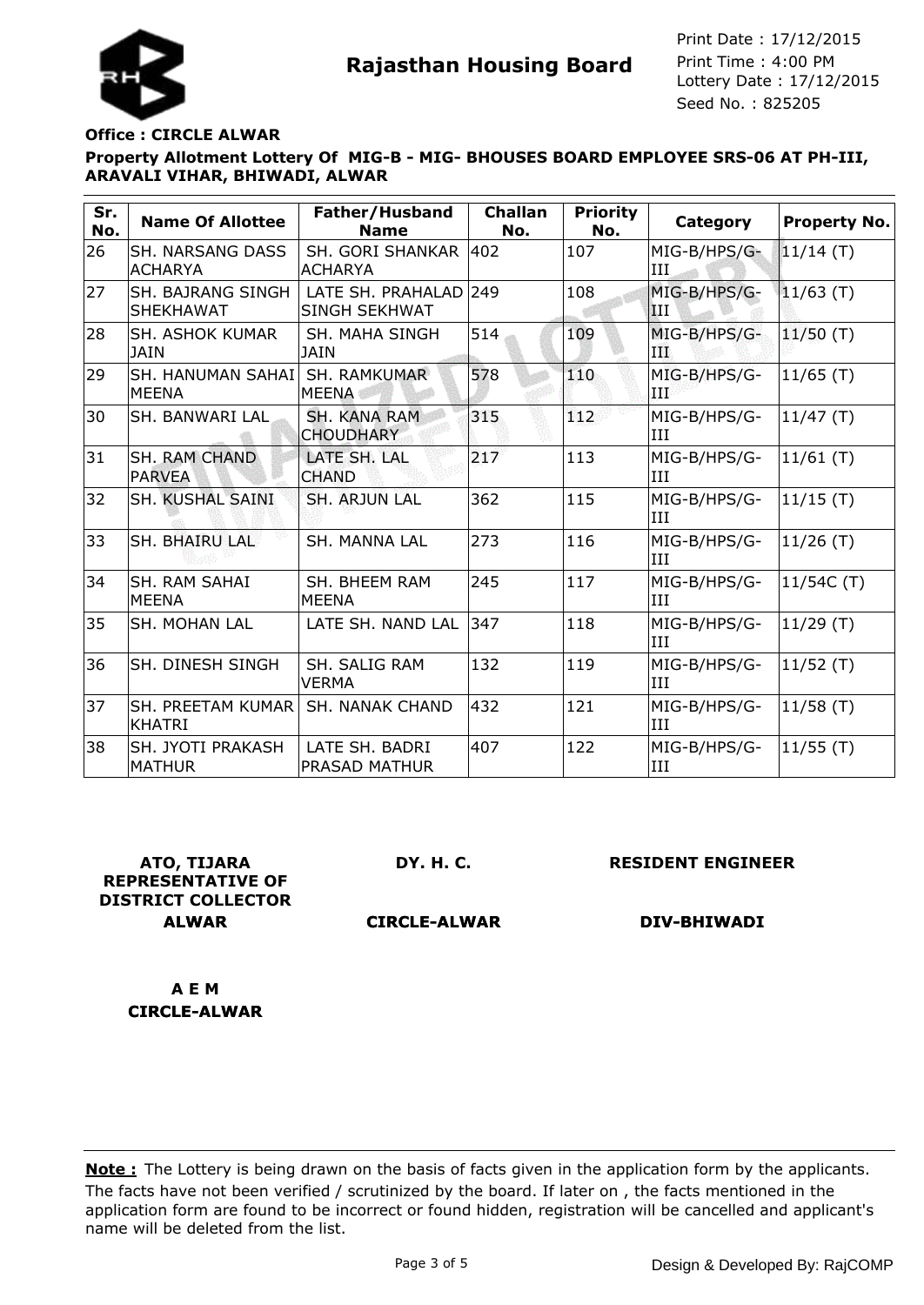



**Rajasthan Housing Board** Print Time : 4:00 PM<br>Lottery Date : 17/12/2015 Seed No. : 825205 Print Date : 17/12/2015 Print Time : 4:00 PM

#### **Office : CIRCLE ALWAR**

## **Property Allotment Lottery Of MIG-B - MIG- BHOUSES BOARD EMPLOYEE SRS-06 AT PH-III, ARAVALI VIHAR, BHIWADI, ALWAR**

| Sr.<br>No. | <b>Name Of Allottee</b>                 | Father/Husband<br><b>Name</b>          | <b>Challan</b><br>No. | <b>Priority</b><br>No. | <b>Category</b>                | <b>Property No.</b> |
|------------|-----------------------------------------|----------------------------------------|-----------------------|------------------------|--------------------------------|---------------------|
| 39         | <b>SH. BANWARI LAL</b><br>NAYAK (JP)    | SH. BHERU LAL<br><b>NAYAK</b>          | 11600                 | 123                    | MIG-B/HPS/G-<br>ИI             | 11/46 (T)           |
| 40         | <b>SH. HARI RAM</b><br><b>GURJAR</b>    | SH. GANGDEV<br><b>GURJAR</b>           | 688                   | 124                    | MIG-B/HPS/G-<br>$\mathbf{III}$ | 11/66B(T)           |
| 41         | SH. GOVIND LAL<br><b>JOSHI</b>          | SH. GORDHAN DASS 406<br><b>JOSHI</b>   |                       | 125                    | MIG-B/HPS/G-<br>ш              | 11/49(T)            |
| 42         | ISH. JHUMAR CHAND                       | SH. RATAN LAL                          | 81                    | 126                    | MIG-B/HPS/G-<br>4 RB           | $11/36$ (T)         |
| 43         | ISH. VIJAY SINGH                        | SH. BODU SINGH                         | 82                    | 127                    | MIG-B/HPS/G-<br>III            | 11/25(T)            |
| 44         | <b>SH. BHAWANI</b><br><b>SHANKER</b>    | LATE SH. PARAS<br><b>RAM DIGWAL</b>    | 231                   | 128                    | MIG-B/HPS/G-<br>III            | 11/44(T)            |
| 45         | <b>SH. OMKARMAL</b><br><b>SAINI</b>     | <b>SH. PRABHAT RAM</b><br><b>SAINI</b> | 773                   | $\mathbf{1}$           | MIG-B/ORS/G-<br>III            | 11/42(T)            |
| 46         | ISH. RAM DAYAL                          | <b>SH. NOLA RAM</b>                    | 663                   | $\overline{2}$         | MIG-B/ORS/G-<br><b>III</b>     | 11/66D (T)          |
| 47         | ISH. KEDAR MAL                          | SH. TODA RAM                           | 283                   | 3                      | MIG-B/ORS/G-<br>III            | $11/62$ (T)         |
| 48         | <b>SH. CHET LAL</b><br>PRAJAPATI        | SH. BAIJNATH<br>PRAJAPATI              | 51                    | 4                      | MIG-B/ORS/G-<br>III            | $ 11/45(T)\rangle$  |
| 49         | <b>SH. AMAR CHAND</b><br>TAILAR         | SH. NARAYAN<br>TAILAR                  | 104                   | 5                      | MIG-B/ORS/G-<br>III            | $ 11/16(T)\rangle$  |
| 50         | <b>SH. TAPAN KUMAR</b><br><b>SHARMA</b> | <b>SH. HAR NARYAN</b><br><b>SHARMA</b> | 310                   | 6                      | MIG-B/ORS/G-<br>Ш              | $11/60$ (T)         |
| 51         | <b>SH. VEER BAHADUR</b><br><b>THAPA</b> | SH. KRISHAN<br><b>BAHADUR THAPA</b>    | 78                    | 7                      | MIG-B/ORS/G-<br>ИI             | $ 11/39(T)\rangle$  |

**ATO, TIJARA REPRESENTATIVE OF DISTRICT COLLECTOR ALWAR**

**DY. H. C.**

**RESIDENT ENGINEER**

**CIRCLE-ALWAR**

**DIV-BHIWADI**

**A E M CIRCLE-ALWAR**